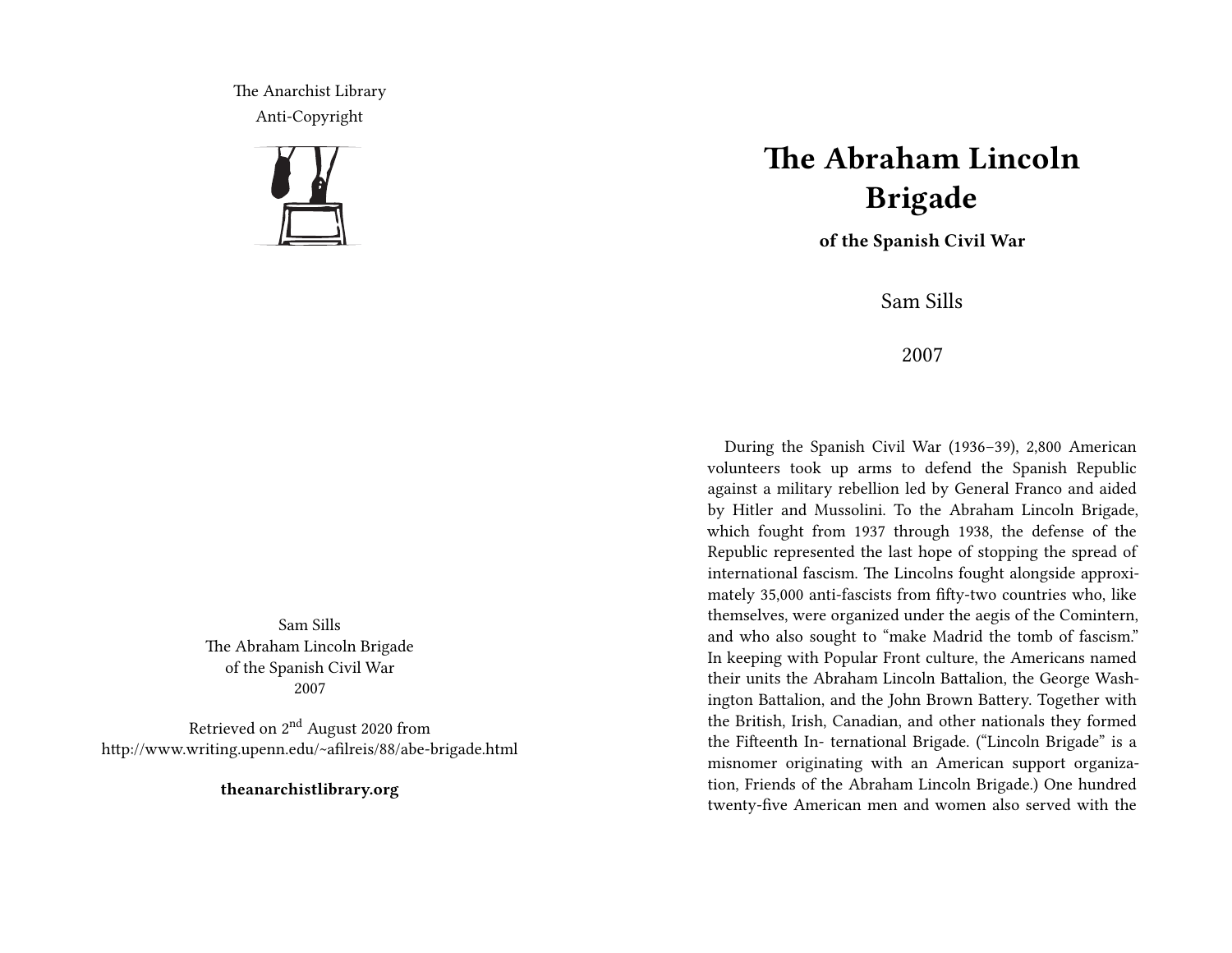American Medical Bureau as nurses, doctors, technicians, and ambulance drivers.

The conviction that made volunteering for a war against fascism possible was born from the economic calamity and political turmoil of the 1930s. Like many during the Great Depression, the young volunteers had an experience of deprivation and injustice that led them to join the burgeoning student, unemployed, union, and cultural movements that were influenced by the Communist Party (CP) and other Left organizations. Involvement in these groups exposed them to a Marxist and internationalist perspective and, with their successes in galvanizing people to conscious, political action, gave rise to a revolutionary elan.

American radicalism was spurred by the appearance of profascist groups like the Liberty League, and the expansion of fascism abroad. With Japan's invasion of Manchuria in 1931, Hitler's ascendance in 1933, and Italy's assault on Ethiopia in 1934–all accomplished without hindrance from the governments of the West–the CP responded with the coalition-building strategy of the Popular Front, attracting thousands of aroused citizens directly into its ranks or into "front" organiza- tions. When four right-wing Spanish generals, with German and Italian support, attacked the legally elected government on July 19, 1936, a desire to confront fascism in Spain swept through the progressive communities in Europe and the Americas. Within weeks, militant German, French, and Italian anti-fascists were fighting in Madrid. By January 1937, despite a State Department prohibition against travel to Spain, Americans were crossing the Pyrenees.

The Lincolns came from all walks of life, all regions of the country, and included seamen, students, the unemployed, miners, fur workers, lumberjacks, teachers, salesmen, athletes, dancers, and artists. They established the first racially integrated military unit in U.S. history and were the first to be led by a black commander. At least 60 percent were members of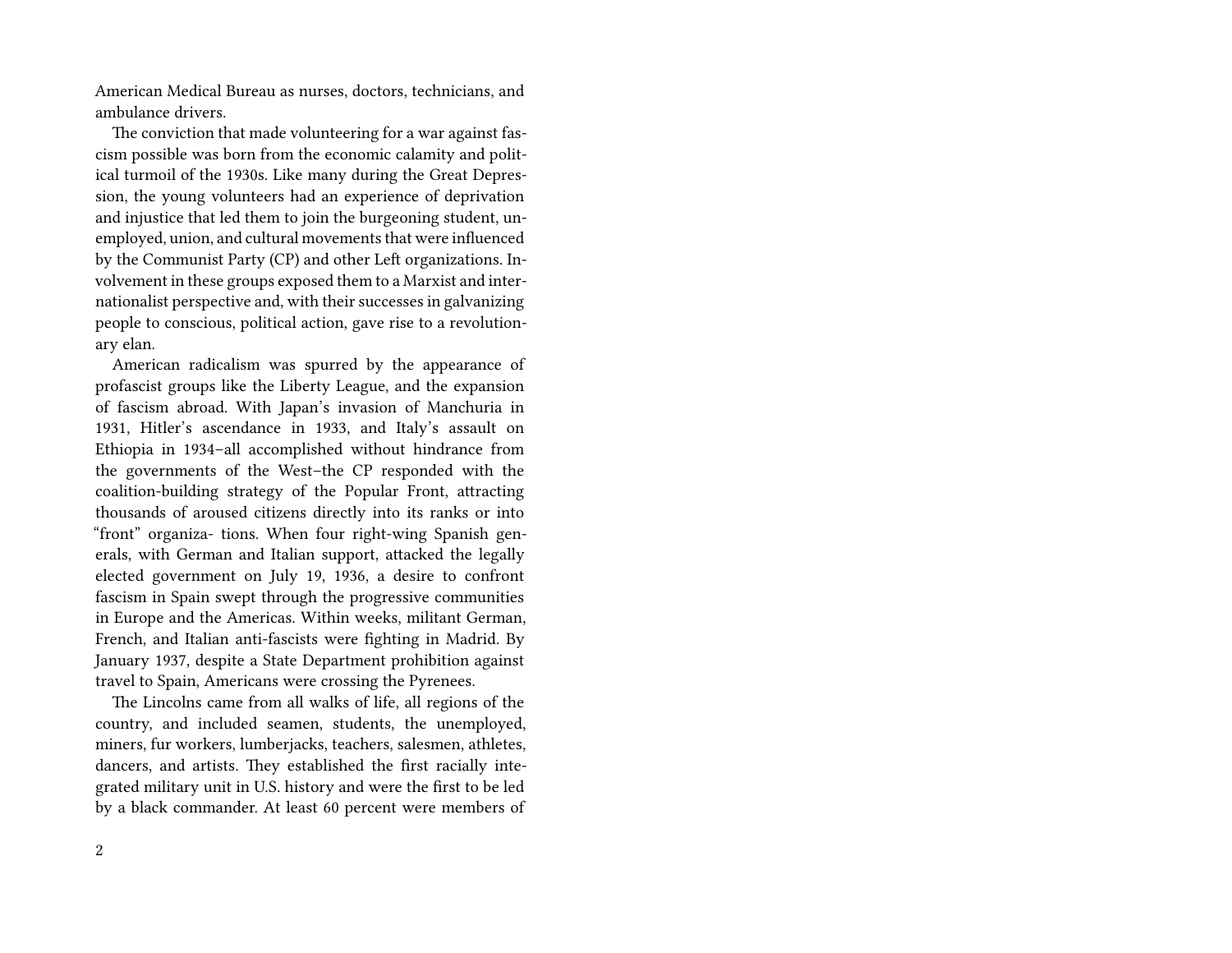the Young Communist League or CP. "Wobblies" (members of the Industrial Workers of the World or "IWW"), socialists, and the unaffiliated also joined. The Socialists formed their own [Eugene] Debs Column for Spain, but open recruitment brought on government suppression.

The reaction of Western governments to the war was ambivalent and duplicitous. They agreed to a nonintervention pact and the United States embargoed aid to the Spanish belligerents, policies intended to de-escalate the war but whose selective enforcement undermined the Republic. While Germany and Italy supplied Franco with troops, tanks, submarines, and a modernized air force (the first to bomb open cities, most notably Guernica), the nonintervention policy only prevented arms from reaching the Republic. General Motors, Texaco, and other American corporations further assisted Franco with trucks and fuel. The Soviet Union and Mexico were the only governments to sell armaments to the Republic, although much of them were impounded at the French border. Throughout the war, a vociferous political and cultural movement in America rallied to the Republic by raising money for medical aid and demanding an end to the embargo. Such participants as Albert Einstein, Dorothy Parker, Gene Kelly, Paul Robeson, Helen Keller, A. Philip Randolph, and Gypsy Rose Lee reflected the wide base of support for the Republican cause.

Self-motivated and ideological, the Lincolns attempted to create an egalitarian "people's army"; officers were distinguished only by small bars on their berets and in some cases rank-and-file soldiers elected their own officers. Traditional military protocol was shunned, although not always successfully. A political commissar explained the politics of the war to the volunteers and tended to their needs and morale. The Lincoln Brigade helped ease the pressure on Madrid, giving the Republic time to train and organize its own popular army. The subject of respectful news reports by such